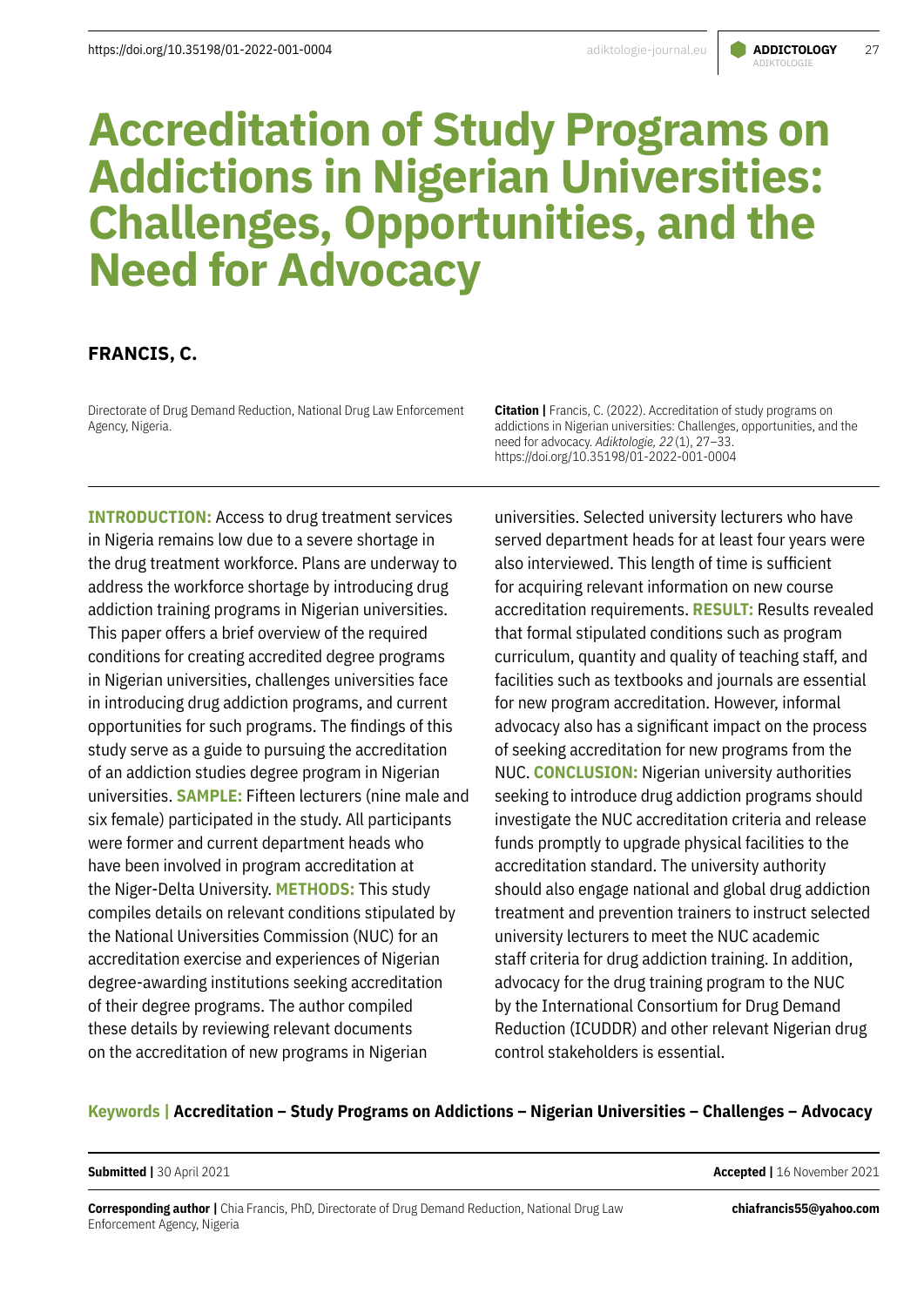#### **B 1 INTRODUCTION**

A recent report by the United Nations Office on Drugs and Crime, the first-ever survey of drug use in Nigeria, revealed a prevalence of 14.4%—more than twice the global average of 5.6% (UNODC, 2018). However, despite this high prevalence, access to drug treatment services remains low due to the cost of drug treatment, the stigma attached to drug use, unavailability of information about local drug treatment services, absence of drug treatment services partly due to the lack of a drug addiction workforce, and other factors.

The workforce shortage affects all institutions in Nigeria, but the shortage of the addiction treatment workforce is unmatched in its severity. This shortage is due to the absence of Nigerian academic institutions offering drug addiction training programs. Nigeria has been experiencing a lack of medical doctors in hospitals and other health care institutions. However, the situation is improving gradually as universities graduate medical doctors yearly. In contrast, no Nigerian university trains and graduates the addiction treatment workforce.

To address the drug treatment workforce shortage, tertiary institutions, especially universities, have been called upon to introduce drug addiction education programs, as they are in other parts of the world, to address a workforce shortage. For example, Miovsky et al. (2019) observed an exponential growth in addiction-specific academic degree programs at different universities worldwide. The situation is different in Nigeria, as no university currently offers any drug addiction program (Lososová et al., 2020). The challenge to the universities in introducing drug addiction programs is tied to the stringent accreditation conditions for new courses established by the National Universities Commission (NUC), the government commission established to promote quality higher education in Nigeria.

Accreditation is part of the university system in Nigeria, and new courses are subjected to the same accreditation procedures (Gani & Ibrahim, 2014). The legal foundation for accreditation of academic programs in Nigerian universities derives from NUC Act CAP N81, Law of the Federation of Nigeria and Education (National Minimum Standard and Establishment of Institution), and Act CAP E3 Law of the Federation of Nigeria, 2004 (NUC, 2012). The legal provisions above empowered the NUC to establish minimum standards for all universities in the federation and accredit their degrees and other academic awards. NUC accreditation is carried out to ensure that the provisions of the Benchmark Minimum Academic Standard (BMAS) document are attained, maintained, and enhanced. NUC accreditation also assures employers and other community members that Nigerian graduates of all academic programs have attained an acceptable level of competency in their areas of specialization. In addition, NUC accreditation certifies to the international community that Nigerian universities offer programs of high standards, and their graduates are adequate for employment and further studies nationally and internationally (Tersoo, 2018). Studies have shown that since the introduction of accreditation exercises, Nigerian university facilities and the quality of graduates have improved (Joseph & Urhiewhu, 2016).

Successful accreditation of a new program requires a university to follow the NUC requirements strictly. For example, the NUC requires that the curriculum of any program for accreditation must be adequate to prepare practitioners at an appropriate level in their field of study. By this, the curriculum is required to provide adequate theoretical knowledge and skills to fulfill the requirements of specific job objectives (NUC, 2018). Furthermore, the accreditation requirement for academic staff is judged on academic or professional background, degree of staff participation in professional associations, related teaching experience, and professional work.

Akomolafe & Adesua (2000) posit that because some university administrators could not adequately employ staff or adjunct lecturers to address the challenges of inadequate personnel, some universities in the country fall short of this NUC requirement. Bamiro (2012) reiterated that Nigerian university administrators should pay attention to the quality and quantity of academic staff, while Alachenu (2012) also reported disparities in the ratio of academic staff to students.

The NUC requirements also stipulate that universities provide adequate classrooms, equipment, and books to give students learning experiences essential to achieving the program's educational philosophy and objectives (Bayo, 2018). Seeing a significant relationship between accreditation and resource input into Nigerian universities and quality of output, Obadara & Alakka (2013) recommended that human capacities be built in to quality assurance to ensure quality.

Accreditation requirements are not unique to Nigerian universities and are standard worldwide. In the U.S., the Council on Education for Public Health (2016) recommends that schools or programs have information and technology resources and physical resources adequate to fulfill their stated mission and goals and support instructional programs. Physical resources should include faculty and staff office space, classroom space, student shared space, and laboratories. The program should also have a robust curriculum with general education, liberal learning, essential knowledge, and competencies.

The Middle States Commission on Higher Education criteria for accreditation (2015) insists that institutions offer curricula designed such that students acquire and demonstrate essential skills, including oral and written communication, scientific and quantitative reasoning, critical analysis and reasoning, technological competency, and information literacy. In addition, the World Health Organization Accreditation Guidelines for Educational/Training Institutions and Programs in Public Health (2002) demand that institutions provide sufficient educational resources for the student population and the delivery of the curriculum, including libraries, lecture halls, tutorial rooms, laboratories, and computers.

During the accreditation of the energy and environmental engineering degree program at Finland's Tampere University of Applied Sciences, the accreditation team requested a list of program courses and curriculum analysis, budget, and curriculum vitae of key teaching staff. Upon reviewing the accreditation exercise, the team highlighted key strengths and good practice: a)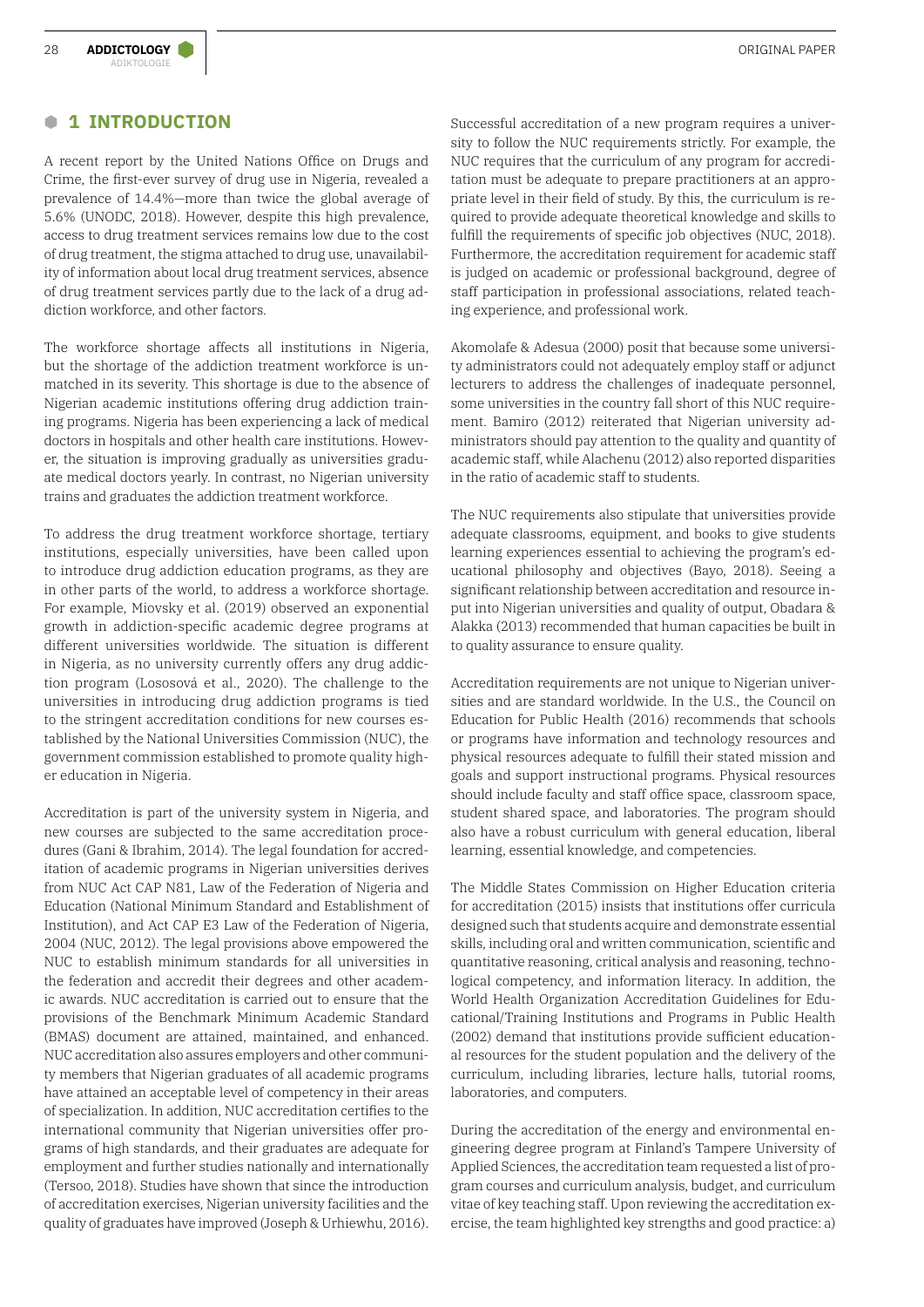The program is learner-centered and instills a strong sense of co-responsibility for learning in students early in their studies; b), The physical and virtual learning infrastructure is high-quality and well maintained, leading to an excellent working environment and work ethic culture; c). The staff are highly committed and enthusiastic, supported by good training opportunities to develop their digital teaching skills and pedagogy; d) Technical staff includes professional engineers with a great commitment to the student learning experience (Richardson et al., 2018). The NUC's accreditation requirements force Nigerian universities to examine their programs before approaching the NUC for the accreditation exercise to avoid disappointment. Meeting the NUC conditions poses a serious challenge to universities that face the added challenges of shortages of staff, books, and journals; inadequate funding, obsolete facilities, and excessive paper documentation requirements (Ekpoh & Edet, 2017; Joseph & Urhiewhu, 2016; Alokun & Busayo, 2009).

Despite these challenges, many universities take the informal approach of advocacy to the NUC to proceed with accreditation. For example, to re-introduce Spanish language instruction into the Nigerian university system in 2018, a Spanish delegation visited the NUC to facilitate the process. Similarly, also in 2018, a delegation from Air Force Institute of Technology (AFIT) in Kaduna, Nigeria, led by the commandant, paid a courtesy visit to the NUC Executive Secretary to seek professional assistance and guidance in upgrading its status to a degree-awarding institution, as AFIT intends to launch specialized undergraduate programs (NUC, 2018). Advocacy has been very effective in securing accreditation for new programs in Nigerian universities.

## **B 2 METHODS**

This study included three methods. The first involved a document review of secondary sources on the required conditions for NUC accreditation of new courses. Second, the researcher administered a structured questionnaire to 15 Niger-Delta University lecturers outside the university campus. The questionnaire consisted of six questions, including both ranked and listing-of-factors questions. Subjects were chosen as a convenience sample of key informants who could be interviewed face-to-face. Participants received an informed consent document prior to the data collection. They were allowed to read it and ask questions for clarification before submitting their signed consent to the research assistant. All 15 copies of the questionnaire were retrieved, ensuring a 100% return rate. Third, a brief semi-structured interview was conducted with the same 15 lecturers by asking the same questions as in the questionnaire but in an open-ended form. The interview aimed to validate some of the information obtained through a Google search and a review of secondary sources on conditions for the accreditation of degree programs in Nigerian universities. Also, the *vis-à-vis* interviews tapped views on current challenges and opportunities for introducing and accrediting addiction studies degree programs in Nigerian universities that the questionnaire might not have captured.

Questions posed by the study include the following:

- **1.** What are the required conditions of more concern for the accreditation of drug addiction programs in Nigerian universities?
- **2.** What are the difficult challenges for securing accreditation for drug addiction programs by Nigerian universities?
- **3.** What are the present opportunities for securing drug addiction programs by Nigerian universities?

This study adopted a descriptive survey research design. This study design is appropriate because the information was gathered from a population sample familiar with the information relating to the study's purpose. All 15 questionnaires were retrieved, found to be completed correctly, and then coded and analyzed using simple arithmetic. The researcher synthesized information from the semi-structured interviews with information from the Internet search and the questionnaires.

### **B 3 RESULTS**

*Table 1* showed that adequate curriculum, quantity (number), and quality of relevant staff and physical facilities (e.g., libraries, lecture halls) were considered major factors of concern to the university for accreditation of new programs. From the requirements listed above, more participants (13) agreed that their university would show more concern on quantity and quality of staff requirement as most critical to address adequately before inviting the accreditation team to the university. The second requirement of high concern was physical facilities, endorsed by 12 participants. Six study participants endorsed the curriculum requirement. The questionnaire results demonstrate that the strict accreditation exercise does not allow for unfulfilled requirements. Therefore, Nigerian universities must ensure that all requirements are in place to prepare for the accreditation of a degree program in addiction.

*Table 2* showed that the complex challenges Nigerian universities face in introducing and securing accreditation for drug addiction programs include: staff shortage, curriculum development, physical facilities, poor funding, and prolonged paper documentation. From the table above, most of the participants (13) viewed staff shortage as the most difficult challenge universities will face in the introduction and accreditation of an addiction studies degree program. In addition, 12 participants endorsed the challenge of physical facilities, including books and journals, and 12 participants endorsed the curriculum factor.

In *Table 3,* participants listed factors making it easier to secure addiction program accreditation in Nigerian universities: The current disturbing level of drug use in the country, the current response of the federal government to addressing the rising level of drug use in Nigeria, the recent presence of drug education organizations in the country such as the Colombo Plan, the International Society of Substance Use Professionals (ISSUP), and ICUDDR, the growing number of substance use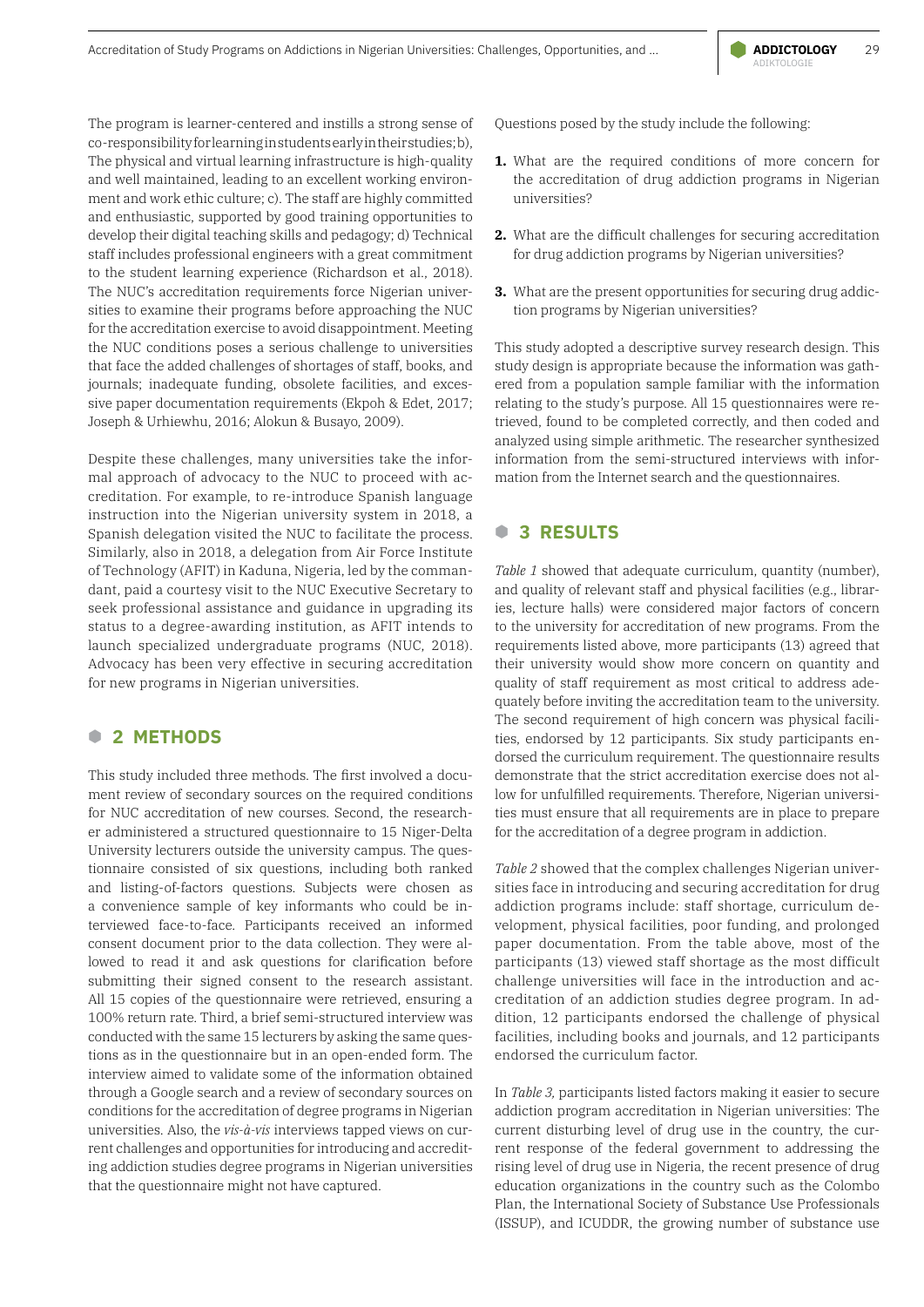**Table 1 |** Selected NUC requirements of major concern to the university for accreditation of degree programs in Nigeria.

| S/N            | <b>NUC Requirements:</b>                                                                                                                                                                                                              | The number of participants agreeing on the university's<br>major concern on NUC requirements is listed below. |  |
|----------------|---------------------------------------------------------------------------------------------------------------------------------------------------------------------------------------------------------------------------------------|---------------------------------------------------------------------------------------------------------------|--|
|                | <b>Question:</b> In preparation for the introduction of the addiction<br>program in Nigerian universities, list what you think will<br>constitute the major concern of your university in terms of<br>NUC accreditation requirements. |                                                                                                               |  |
| 1              | <b>Physical facilities</b>                                                                                                                                                                                                            | 12 Participants                                                                                               |  |
| $\overline{2}$ | Quantity and quality of staff                                                                                                                                                                                                         | 13 Participants                                                                                               |  |
| 3              | Curriculum                                                                                                                                                                                                                            | 06 Participants                                                                                               |  |

**Table 2 |** Participants' agreement on the level of difficulty associated with factors faced by Nigerian universities in introducing and securing accreditation for degree programs in addiction studies.

| S/N          | <b>Factors:</b>                                                                                                                                                                                                            | The number of participants agreeing on the different<br>levels of difficulty associated with the factors is listed below. |                              |
|--------------|----------------------------------------------------------------------------------------------------------------------------------------------------------------------------------------------------------------------------|---------------------------------------------------------------------------------------------------------------------------|------------------------------|
|              | <b>Question:</b> By estimation from your experience, what level<br>of difficulty do you think your university will encounter<br>in relation to the following factors during the NUC<br>accreditation of addiction program? |                                                                                                                           |                              |
|              |                                                                                                                                                                                                                            | Low-level difficulty                                                                                                      | <b>High-level difficulty</b> |
|              | Staff shortage                                                                                                                                                                                                             | Zero                                                                                                                      | 13 Participants              |
| $\mathbf{2}$ | Curriculum                                                                                                                                                                                                                 | Zero                                                                                                                      | 12 Participants              |
| 3            | Physical facilities                                                                                                                                                                                                        | Zero                                                                                                                      | 12 Participants              |
| 4            | Poor funding                                                                                                                                                                                                               | Zero                                                                                                                      | 12 Participants              |
|              |                                                                                                                                                                                                                            |                                                                                                                           |                              |

Table 3 | Level of agreement on factors that can serve as opportunities for securing accreditation for addiction programs in Nigerian universities.

**5** Prolonged paper documentation **1988** Zero 209 Participants

| S/N            | <b>Opportunistic factors:</b>                                                                                                                                                     | The number of<br>people who agreed |
|----------------|-----------------------------------------------------------------------------------------------------------------------------------------------------------------------------------|------------------------------------|
|                | <b>Question:</b> Please list some factors at present that you think can serve as opportunities<br>for securing the accreditation for addiction programs in Nigerian universities. | on the factors is<br>listed below. |
| 1              | Disturbing high level of drug use in the country                                                                                                                                  | 12                                 |
| $\overline{2}$ | Current response of the Federal government                                                                                                                                        | 13                                 |
| 3              | Sudden presence of drug education organizations such as the Colombo Plan, ISSUP,<br>ICUDDR, and growing substance use professional membership                                     |                                    |
| 4              | Advocacy                                                                                                                                                                          |                                    |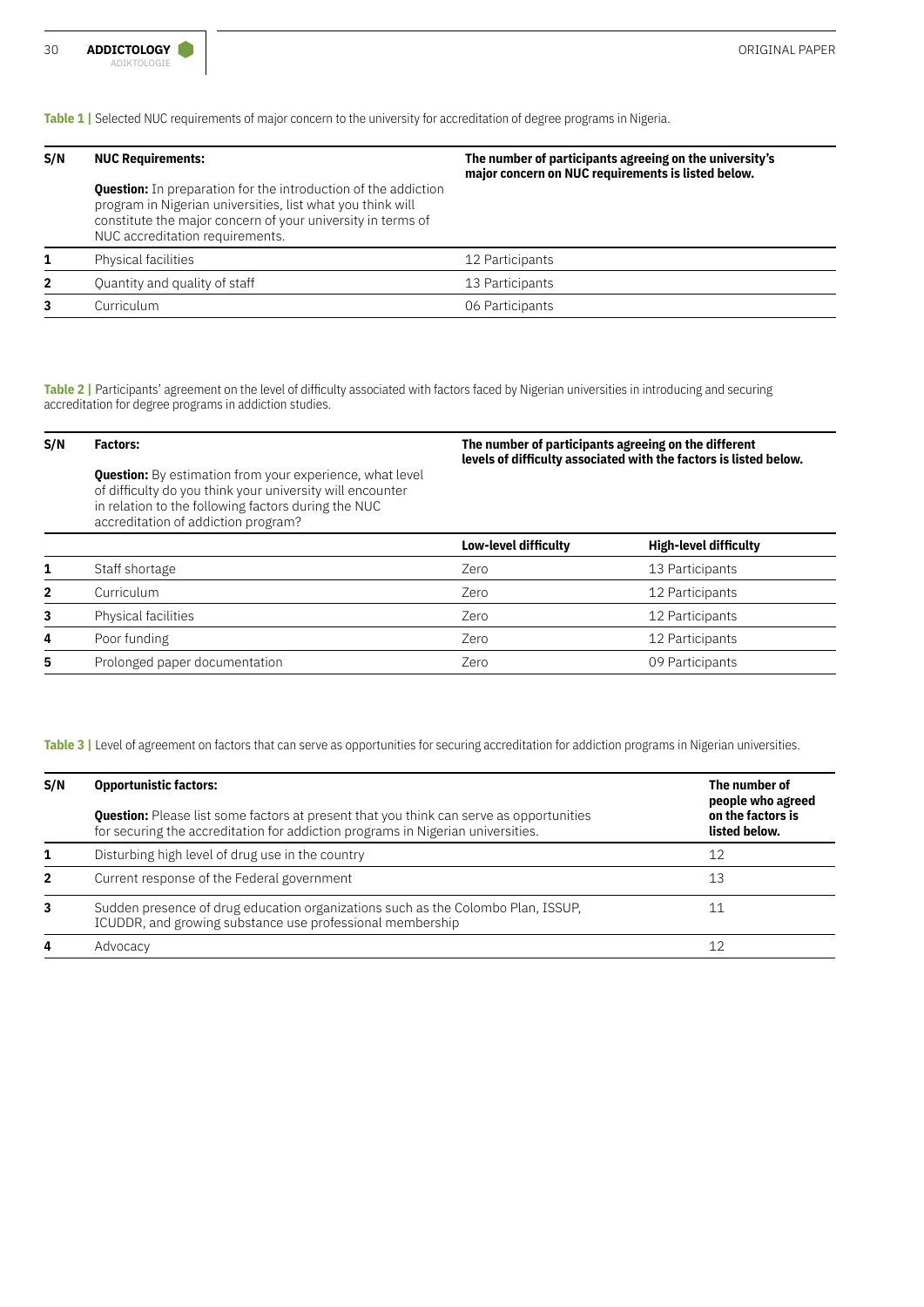professionals, and the available option of advocacy. Information from Table 3 showed that most of the participants (13) considered the present federal government response to Nigeria's high level of drug use as a unique opportunity to overcome the challenge of the introduction and accreditation of addiction studies degree programs. Twelve participants agreed that the high level of drug use presents an opportunity to accelerate the introduction and accreditation of addiction studies. Also, 12 participants believed that advocacy is instrumental in scaling through the NUC accreditation when combined with relevant measures. Table 3 suggests the high level of drug use in the country, which has forced the federal government to seek possible solutions, now present a unique opportunity to accelerate the accreditation process for addiction programs. Establishing addiction studies programs in Nigerian universities is a strategic solution to the country's drug use problem.

### **B 4 DISCUSSION**

Nigeria is experiencing a high level of problematic drug use yet lacks the workforce needed to address this problem. Nigerian universities have been called upon to rise to the challenge of developing an addiction treatment workforce that can address this problem. However, NUC requirements for the accreditation of new programs have slowed the Nigerian universities' response to this public outcry. With plans underway to build the addiction prevention and treatment workforce by introducing an addiction studies programs, this paper examined the NUC requirements for accreditation of addiction studies as a new degree program in Nigerian universities. The paper also examined current factors that offer unique opportunities to ease the process of securing accreditation of addiction programs in Nigerian universities. This study's findings serve as a guide on how to pursue addiction studies degree program accreditation in Nigerian universities.

The study results showed that universities seeking accreditation must have adequate staff, physical facilities, and program curriculum in place. These requirements are not unique to Nigerian schools but are also observed by universities in other countries. For example, the World Health Organization accreditation guidelines (2002) demand that institutions must ensure they have sufficient educational resources for the student population and for the delivery of the curriculum, including libraries, lecture halls, tutorial rooms, laboratories, and computers. Accreditation of courses in Nigerian universities began in 1990 to address public complaints, including perceived structural decay and the low quality of graduates produced. Since the introduction of accreditation of programs, studies have shown that there has been some improvement in Nigerian universities (Joseph & Urhiewhu, 2016). In view of this, accreditation has come to stay. Universities need to strive to meet these requirements to secure accreditation and improve the quality of their graduates.

The NUC requires universities to provide an adequate and internationally competitive curriculum. Unfortunately, no Nigerian university has developed a comprehensive drug abuse prevention and treatment curriculum to date. Meeting this condition requires an exchange of professional experience between Nigerians and their international professional counterpart in the drug abuse field.

The key informant interviews identified staff shortage, poor physical facilities, poor funding, and the prolonged paper documentation process as challenges to the accreditation of drug addiction studies programs in Nigerian universities. It is important to state here that this situation affects the drug addiction studies programs being developed as well as existing programs in Nigerian universities. On the issue of shortage or unavailability of drug addiction staff, the challenge can be traced to the fact that there is no degree program offered in addiction studies in Nigerian universities where such personnel could have been trained and readily available. Therefore, we cannot talk of having sufficient teaching staff, given that Nigerian universities have not offered addiction studies training programs. In addition, the quality of the few addiction studies teachers in Nigeria is such that many cannot meet the NUC accreditation standard for cognate teaching experience.

The challenge of staff shortage has been a long-standing problem. According to Joseph & Urhiewhu (2016), one of the factors that determines the success of any university during accreditation exercise is personnel. It is, however, worrisome that staff shortage continues to plague Nigerian universities. On the NUC books requirement, 12 participants agreed that physical facilities, including books, constitute a serious challenge to the universities in the accreditation process. This finding is consistent with Joseph & Urhiewhu (2016), who found in their study on the roles of academic libraries in university accreditation that many academic libraries in Nigeria lack current titles in all fields of studies that their collections cover. While Joseph & Urhiewhu (2016) obtained this information solely from secondary sources, the present study obtained similar information through both literature and data obtained from participants during semi-structured interviews. Alokun and Busayo (2009) also observed that most Nigerian university libraries lack current books, journals, and audio-visual materials for readers. The few resources available in the libraries are outdated and cannot meet the minimum standard set by the NUC.

Findings from the study revealed that despite the challenging factors universities face, the current level of drug use in Nigeria presents an excellent opportunity to promote the introduction and accreditation of addiction studies programs. Problematic drug use is a concern to all citizens and the current government. For example, in response to the 2018 UNODC report, a presidential committee on drug use was established to address the problem. The chairman of the presidential committee on drug abuse made several calls to the universities to do everything possible to introduce addiction studies programs. In addition, the president of Nigeria has appointed a chairman of the National Drug Law Enforcement Agency (NDLEA)–an agency that coordinates all drug control activities in Nigeria. Therefore, addiction professionals in the country and universities can seize this opportunity through teamwork with the Chairman of NDLEA to facilitate the accreditation of addiction programs in Nigerian universities. This teamwork could take the form of a joint stakeholder's advocacy visit to the NUC.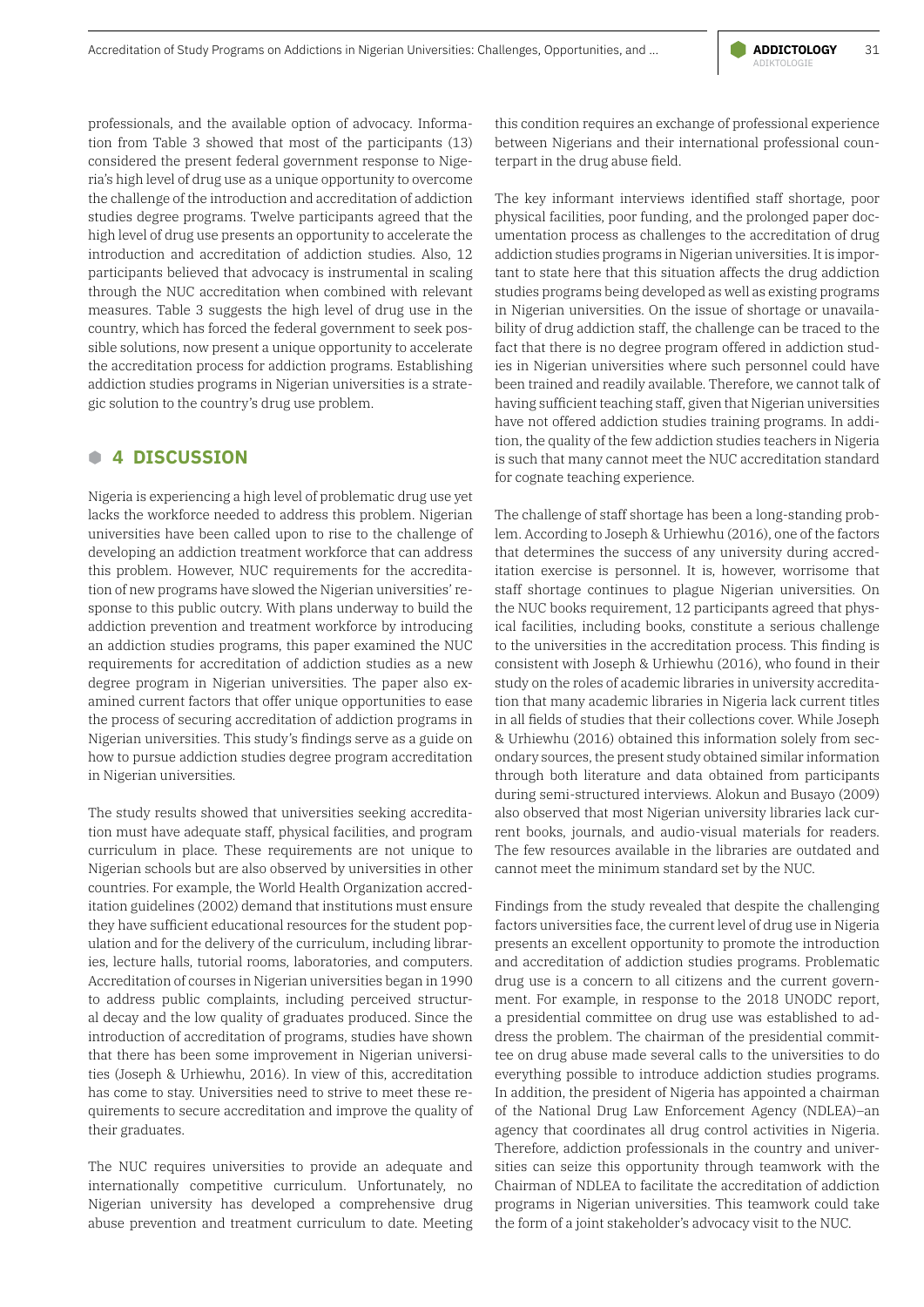# **Limitation**

Due to limited resources, the researcher could not visit many Nigerian universities. Therefore, it is beyond the scope of this study to mention specific Nigerian universities that are willing to introduce addiction programs but hindered by the NUC conditions. It is also beyond the scope of this study to investigate university lecturers' capacity to design and deliver required training on drug addiction studies to the students, which may be one of the serious challenges universities face. Therefore, future studies should identify specific universities willing to introduce addiction studies programs and note specific challenges related to introducing these programs and their accreditation by the NUC.

# **B 5 CONCLUSION**

For any new program at degree level to receive accreditation in Nigerian universities, the program must meet the NUC accreditation requirements such as adequate staff, physical facilities, and program curriculum. These constitute a challenge to the Nigerian universities that cannot meet these requirements without assistance. In view of the required accreditation conditions set by the NUC and the complex challenges Nigerian universities face, this study suggests the following as a way forward:

Physical facilities have been identified as a significant barrier to accreditation, underscoring the need for university authorities to work with NUC to address these issues. University authorities also need to engage the services of national and global trainers in drug addiction prevention and treatment to prepare selected university lecturers to meet the NUC criteria for academic staff. Furthermore, international bodies such as ICUDDR are seen by interviewees as providing curricula materials but may need to adapt to meet the NUC criteria. Finally, joint advocacy visits to the NUC by the ICUDDR team, National Drug Law Enforcement Agency, and other relevant stakeholders are recommended. Other international bodies seeking to introduce their courses in Nigerian universities have made similar courtesy visits (NUC, 2018). The international backing exhibited by these visits will draw more internal support for this cause. Thus, efforts to implement and accredit drug addiction programs in Nigerian universities will receive the urgent attention they deserve.